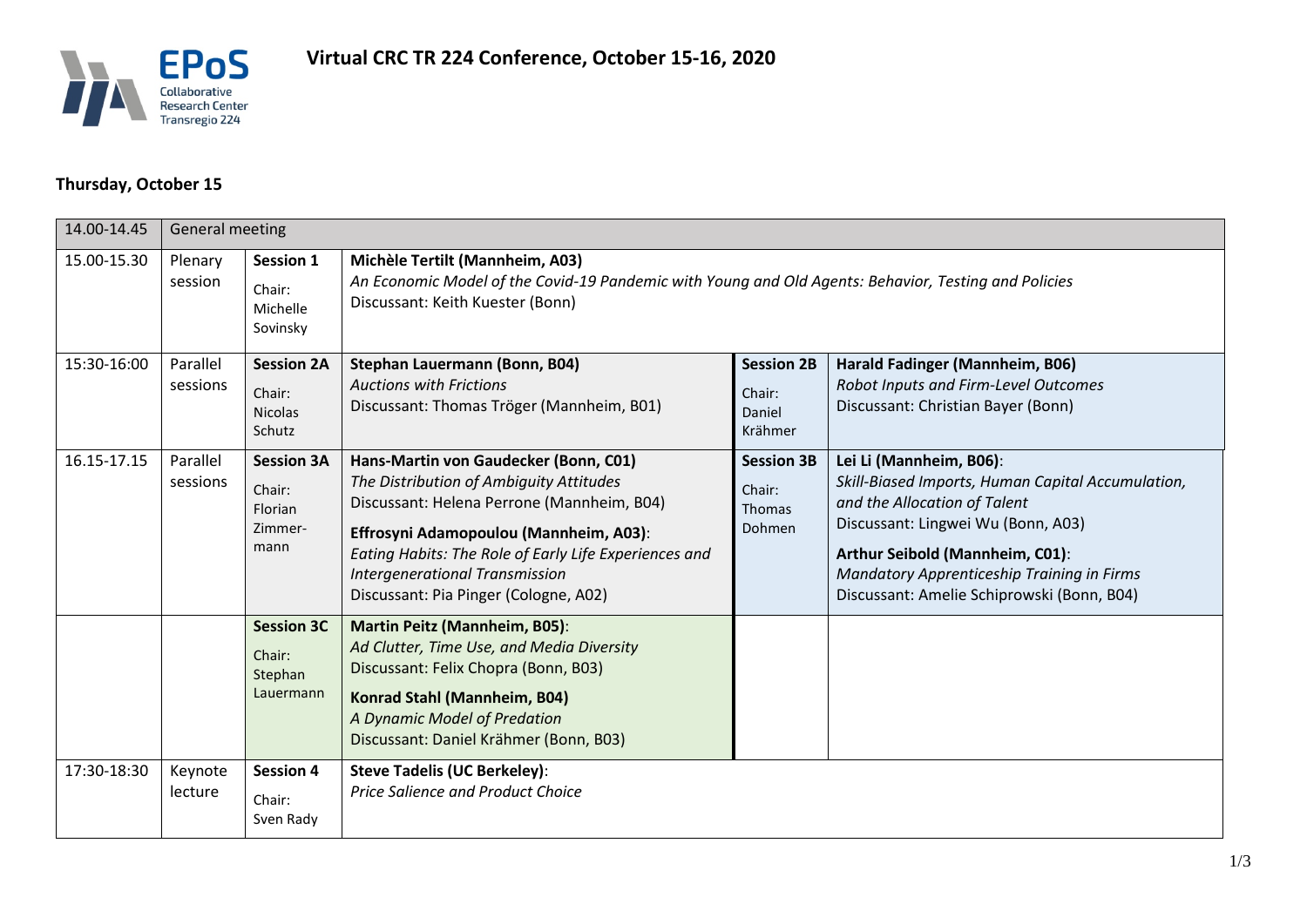

## **Friday, October 16**

| 9.30-10.30 | Parallel<br>sessions | <b>Session 5A</b><br>Chair:<br>Sarah<br>Auster                  | Thomas Neuber (Bonn, A01):<br><b>Egocentric Norm Adoption</b><br>Discussant: Raphael Epperson (Mannheim, B07)<br>Luca Henkel (Bonn, A01):<br>Eliciting Moral Preferences: Theory and Experiment<br>Discussant: Wladislaw Mill (Mannheim, A01)                 | <b>Session 5B</b><br>Chair:<br>Antonio<br>Ciccone | Felix Holub (Mannheim, B07):<br>Gender Gaps: Are Male Bosses Bad for Women?<br>Discussant: Florian Zimmermann (Bonn, A01)<br><b>Minchul Yum (Mannheim, A03):</b><br>Nonlinear Occupations and Female Labor Supply<br>over Time<br>Discussant: Moritz Kuhn (Bonn, A03) |
|------------|----------------------|-----------------------------------------------------------------|---------------------------------------------------------------------------------------------------------------------------------------------------------------------------------------------------------------------------------------------------------------|---------------------------------------------------|-----------------------------------------------------------------------------------------------------------------------------------------------------------------------------------------------------------------------------------------------------------------------|
|            |                      | <b>Session 5C</b><br>Chair:<br><b>Hendrik</b><br><b>Hakenes</b> | Paul Voß (Bonn, B02):<br>Liability Structure and Shareholder Activism<br>Discussant: Karolin Kirschenmann (Mannheim, C03)<br>Yuliyan Mitkov (Bonn, C03):<br>Debt Maturity and the Incentives for Innovation<br>Discussant: Bernhard Ganglmair (Mannheim, B02) |                                                   |                                                                                                                                                                                                                                                                       |